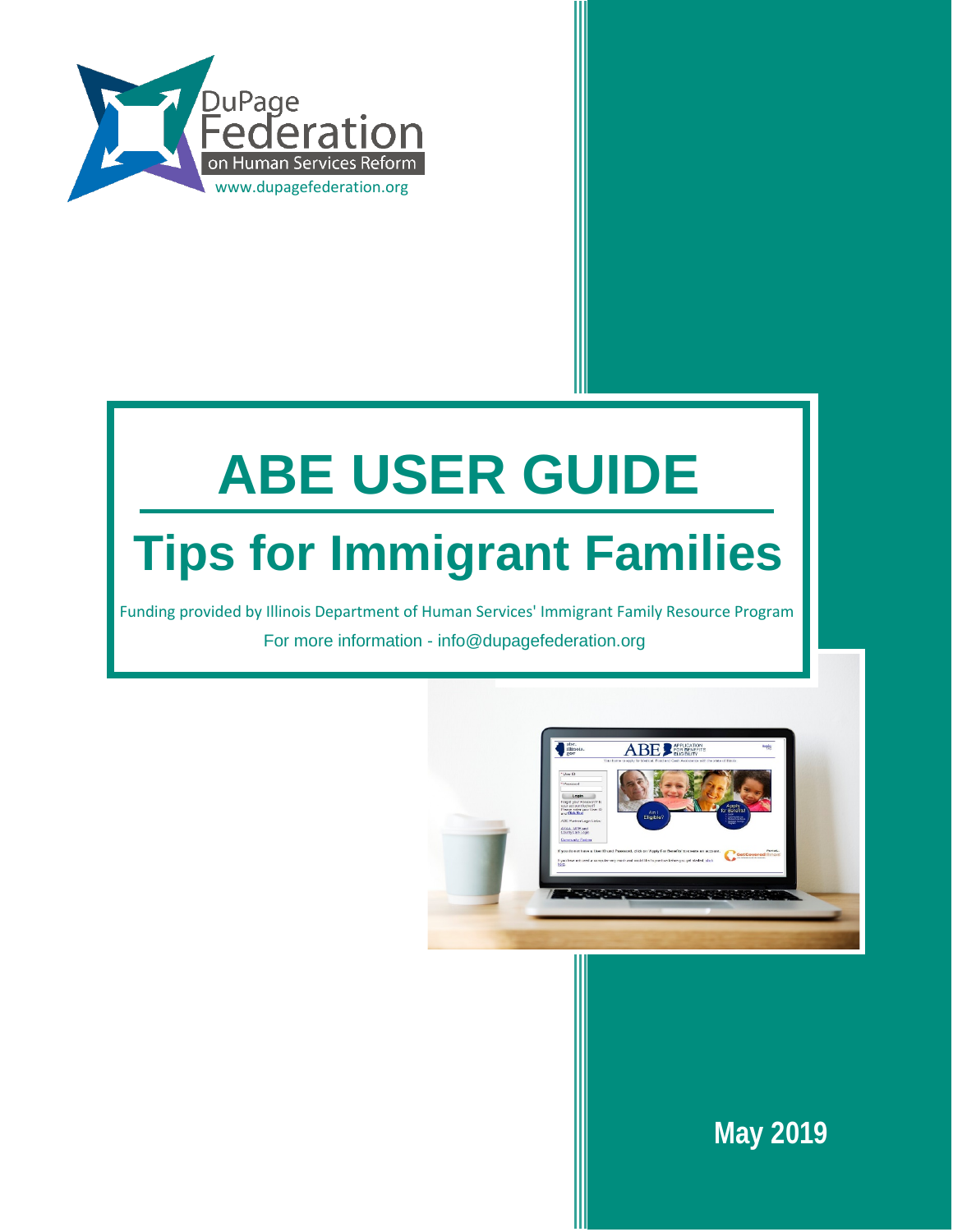# **ABE USER GUIDE – TIPS FOR IMMIGRANT FAMILIES**

The purpose of this document is provide quick tips for immigrants who are just starting to use ABE and Manage My Case.

- *ABE* **(Application for Benefit Eligibility)** is the online tool you can use to apply for medical, food or cash assistance with the State of Illinois – [abe.illinois.gov.](https://abe.illinois.gov/)
- *Manage My Case* is an online system to manage your State of Illinois benefits like SNAP and Medicaid. Go to the ABE home page and click on the green button to create a Manage My Case account.

A complete User Guide and other resources can be found online at [www.dhs.state.il.us/abe.](http://www.dhs.state.il.us/abe)

### **General Information**

The ABE system is available in English and Spanish only.

The Illinois Department of Human Services (DHS) processes the applications submitted through ABE. DHS refers to applicants and people with benefits as customers.

### **Creating an ABE User Account**

Refer to the complete ABE User Guide for stepby-step instructions to create an account.

#### **User Name**

Your User Name must be 5 to 20 letters and/or numbers.

## **~ IMPORTANT ~**

This account is your personal account, not the account of anybody who may be helping you. The user name and password you create should be one that you can remember.

## **Password**

Your password must be a minimum of 8 characters and contain at least three of the following:

- one capital letter,
- one lower case letter,
- one special character (!  $@# $% 8*$ ), and
- one number.

Passwords must be changed or reset every six months.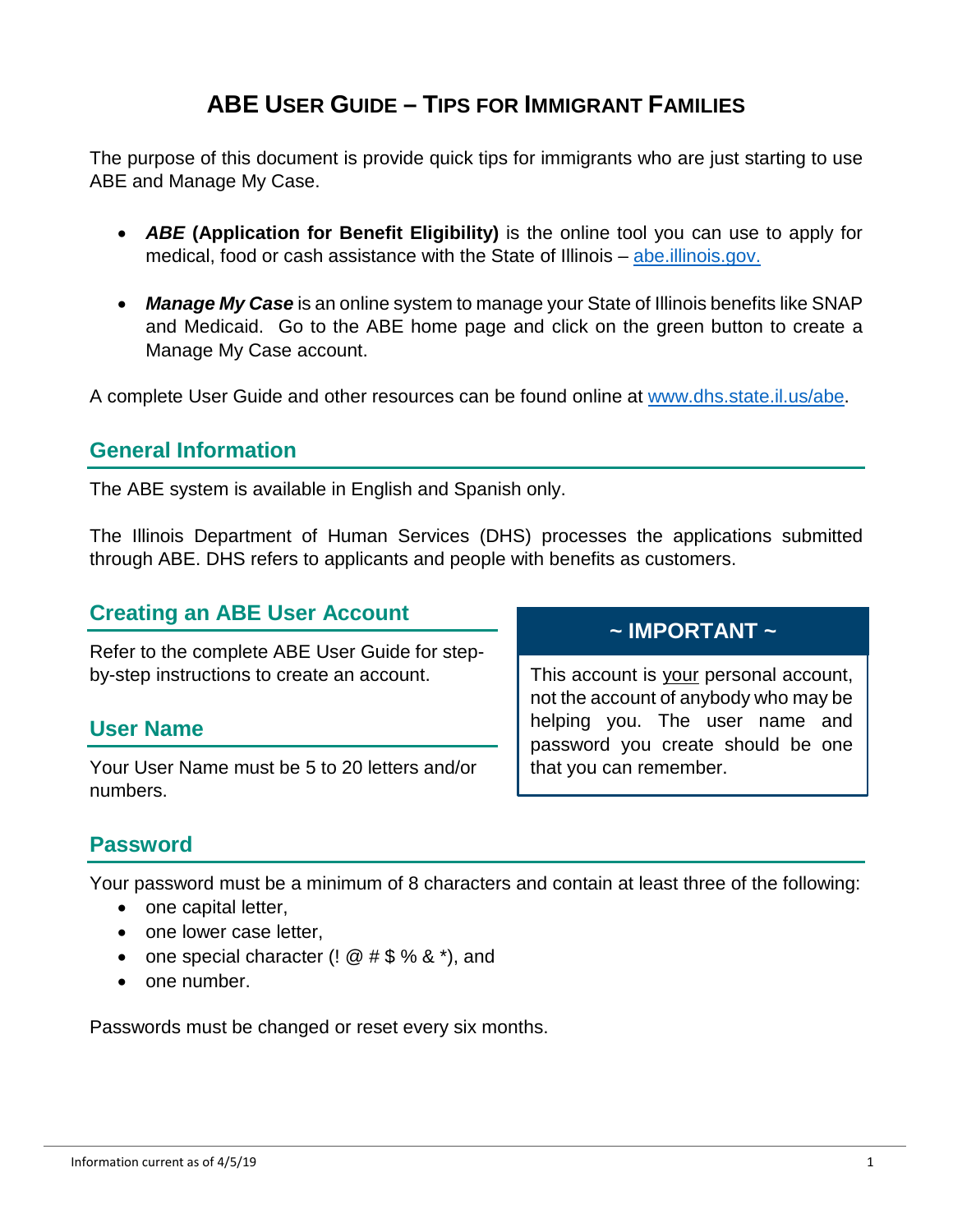## **Secret Questions**

You will also need to choose secret questions and answers to those questions. These questions will be used if you forget your password or if your password has expired. Your answers to the secret questions must be at least five (5) characters long.

If you use a date or phone number for an answer to one of the questions, make sure you remember how you enter the number.

| <b>Examples (Dates)</b> | <b>Examples (Phone Number)</b> |
|-------------------------|--------------------------------|
| October 21, 1967        | (630) 495-2019                 |
| 10/21/67                | 630-495-2019                   |
| 10-21-1967              | 630.495.2019                   |

## **Starting the Application**

Step-by-step instructions for completing the application are available in the ABE User Guide [www.dhs.state.il.us/abe.](http://www.dhs.state.il.us/abe)

After creating your account you will be asked to select which benefits you are requesting. Check the boxes for all of the benefits that may apply even if a particular benefit is not being requested for every person in your home.

You will also need to enter the number of people who live in your home.

- If you are applying for SNAP or cash, include yourself and everyone who lives with you.
- If you are applying for Medicaid, include anyone that lives in your home AND include anyone you claim as a dependent on your federal tax return (even if they do not live with you).
- If you are age 19 or older and you are only applying for Medicaid, always include yourself, your spouse and your children *if they live with you*. ONLY include your parents and others in the home IF they will claim you or you will claim them on your tax return.

Enter details about each person in the section called **"People in Your Home"**. This is where you will enter their social security numbers (SSN) and citizenship status.

You may need to provide information about people in your home who are not eligible for benefits or people you are not requesting benefits for. **You do NOT have to give a SSN for people who are not requesting benefits for themselves.**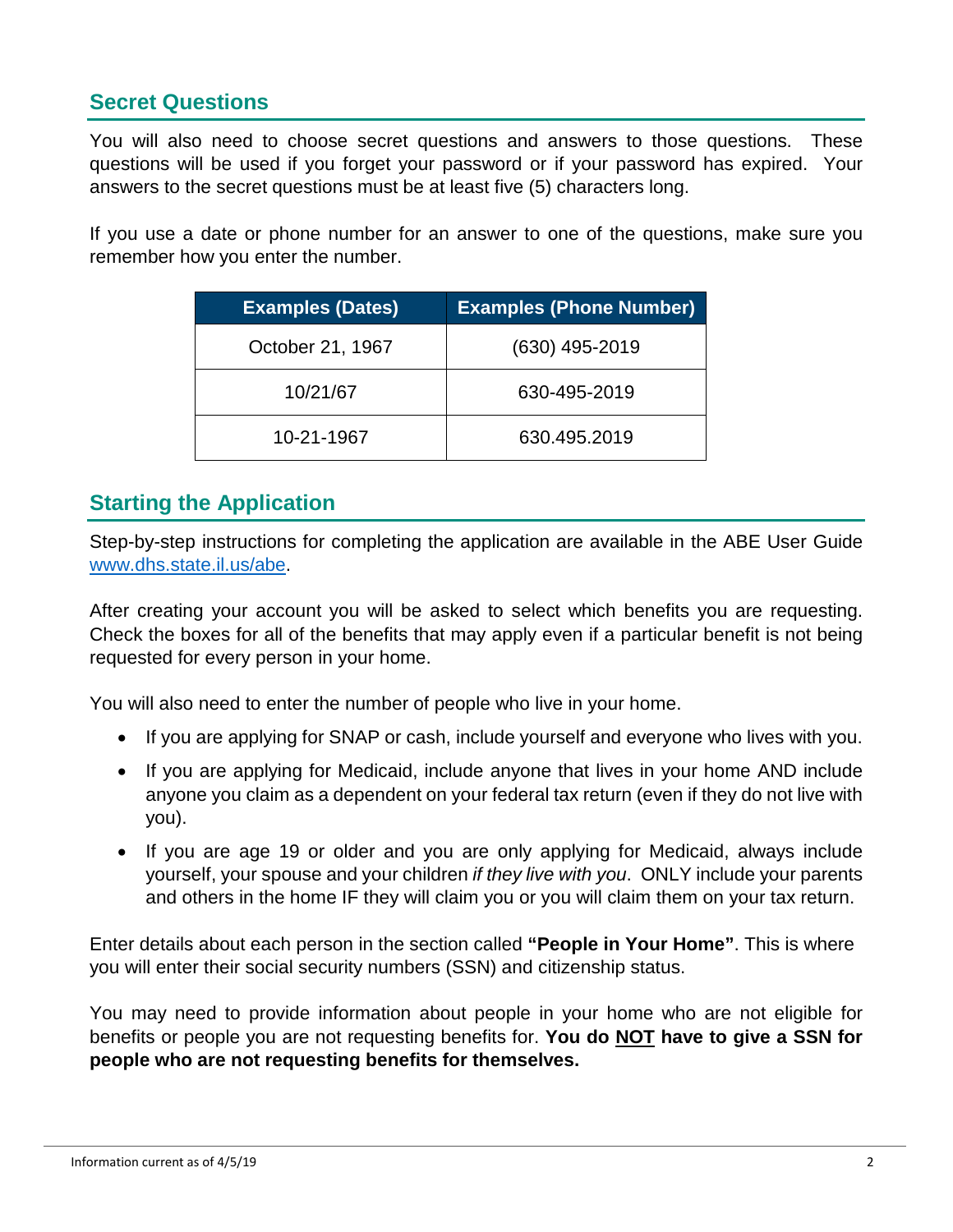## **Citizenship Information**

- If you have a sponsor, be sure to check the box that says "Does this person have a sponsor?"
- If you have a lawful immigration status or are a documented noncitizen, enter your USICS number (or A#) and document number.
- You should also provide your sponsor's name in the comments section at the end of the application. In some cases, a sponsor's income may need to be included if your family

| <b>Citizenship Information</b>                                                                                                                                                            |                     |
|-------------------------------------------------------------------------------------------------------------------------------------------------------------------------------------------|---------------------|
| Is this person a U.S. citizen? (2)<br>Anyone applying for benefits has to provide information on their immigration status.<br>Is this a request for<br>OYesONo<br>emergency medical for a | ○Yes <sup>◎No</sup> |
| non-citizen?                                                                                                                                                                              |                     |
| Does this person have a<br><b>OYesONo</b><br>sponsor?                                                                                                                                     |                     |
| Is this person a documented OYesONo<br>alien?                                                                                                                                             |                     |
| Document Type<br>< click here to choose >                                                                                                                                                 |                     |
| <b>Document Number</b>                                                                                                                                                                    |                     |
| What is this person's alien registration number?                                                                                                                                          |                     |
| What was their date of entry?<br>Ex: mm/dd/yyyy                                                                                                                                           |                     |
|                                                                                                                                                                                           |                     |

is requesting SNAP or cash assistance. This is called Sponsor Liability.

#### **~ SPONSOR LIABILITY ~**

Sponsor liability applies until an immigrant becomes a U.S. citizen or after the immigrant achieves 40 work credits. You may not know if you have enough work credits. When in doubt, provide the information in the application. DHS will notify you if the sponsor's income is needed.

#### **Language**

The application will ask you if the State should mail notices to you in English or Spanish. English and Spanish are the only options for written notices.

If you do not speak English well, make sure you choose what language the State should use when they contact you.

| * First Name - (                        | Middle Initial:                                  | * Last Name:                                | Suffix:   |
|-----------------------------------------|--------------------------------------------------|---------------------------------------------|-----------|
| Duke                                    |                                                  | Ellington                                   | ۰         |
| * Gender:                               | Female<br>Male                                   |                                             |           |
| * Date of Birth :                       |                                                  | YYYY<br><b>DD</b><br>MM<br>1.111<br>l.<br>u |           |
| * Please Confirm Date of Birth :        |                                                  | YYYY<br>DD<br>MM<br><br><br>l÷              |           |
| * What is this person's marital status? |                                                  | Married                                     | $\bullet$ |
|                                         | What language should we use when we contact you? | English                                     | ٠         |

| Street Address: |                                                                                                                          |         |           |
|-----------------|--------------------------------------------------------------------------------------------------------------------------|---------|-----------|
| * City:         | "State:                                                                                                                  |         | Zip Code: |
|                 | Illinois <sup>®</sup>                                                                                                    | ٠       |           |
|                 | How many days each month does this person stay at this address?<br>What language should we use when we mail you notices? | English | Spanish   |

If your primary language is not English or Spanish, enter what language you prefer and indicate that you need an interpreter in the "Comments" section. Written notifications will be sent to you in English, but the State may be able to use an interpreter for other communications with you. The process to access interpreters may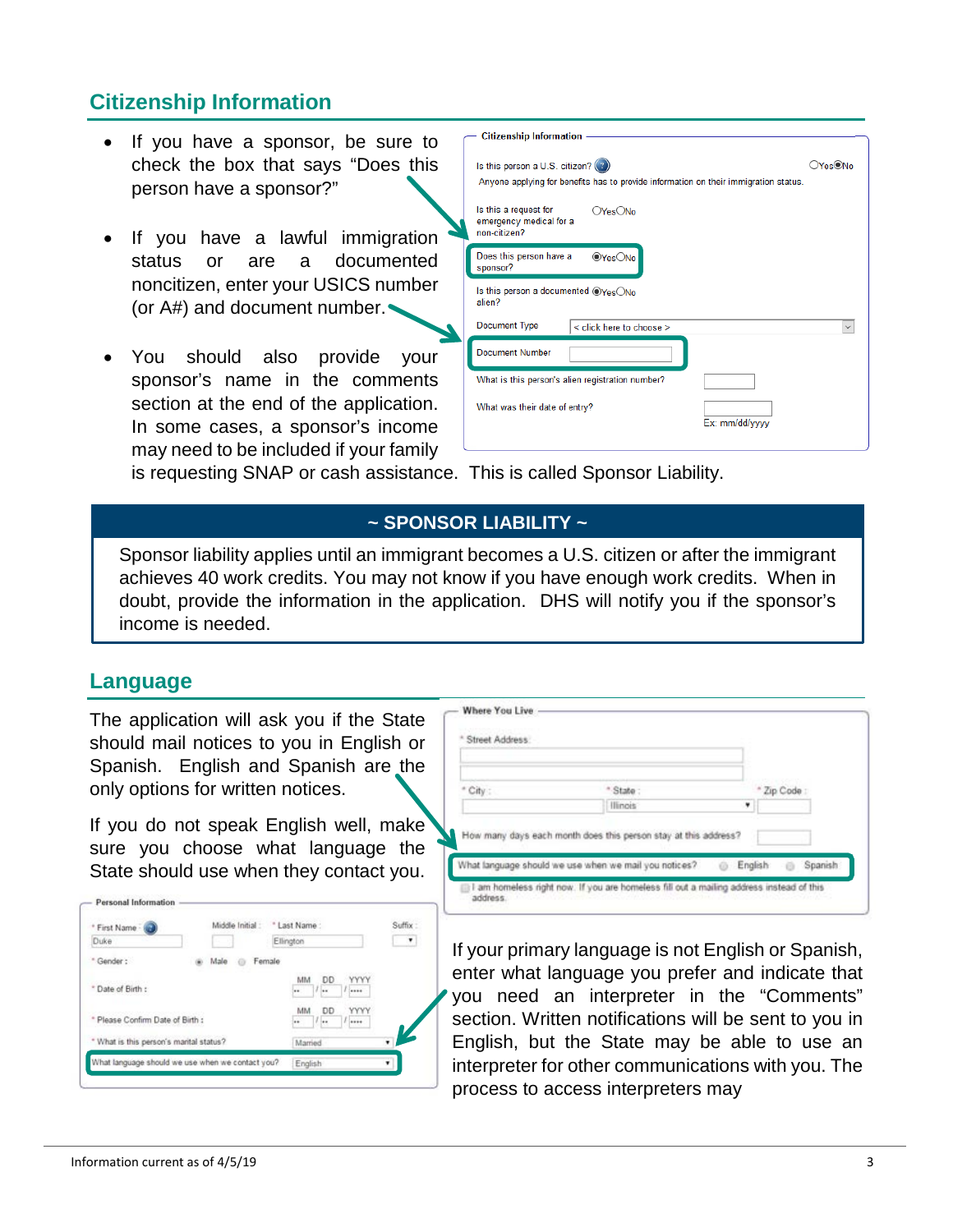vary by local office. It is best to note this as part of the application so appointments may be scheduled.

#### **~ IMPORTANT ~**

The State is required to provide interpreters at no cost to you.

## **Voter Registration**

The State offers voter registration as part of the application. It is important that immigrants do **NOT** complete this section of the application.

#### **~ WARNING ~**

Claiming to be a U.S. citizen when you are a noncitizen can have serious federal criminal and immigration ramifications. Doing so may result in imprisonment or deportation. Registering to vote could potentially bring about those serious consequences.

## **Finishing the Application**

Complete each section of the application, entering information about income and household. Before you sign and submit your application, review the rights and responsibilities section.

#### SNAP - CLIENT RIGHTS AND RESPONSIBILITIES

Read carefully before signing this application. Ask your caseworker to explain anything you do not understand.

Because the SNAP program requires a social security number (SSN) for every member of your household who is applying for SNAP benefits, we are explaining how your SSN is used by DHS.

What does DHS do with your Social Security Number?

The SSN will be used in the administration of the SNAP program to check the identity of household members, prevent duplicate participation, and to facilitate making mass changes. If you or any member of your household wants to apply for SNAP benefits, but does not have a SSN, we can help you to apply for one. The SSN will be used in computer matching and program reviews or audits and to make sure the household is eligible for SNAP benefits, other federal assistance programs, and federally assisted state programs, such as school lunch, TANF, and Medicaid. This may result in criminal or civil action or administrative claims against persons fraudulently participating in the SNAP program. We do not require a social security number for any member of your bousehold who is not eligible for the SNAP program or who does not wish to apply

#### Healthcare Coverage - CLIENT RIGHTS AND RESPONSIBILITIES

Read Carefully - These are your Rights and Responsibilities as an applicant for Healthcare benefits.

1. We will keep what you tell us private as required by law.

2. Be sure to answer the questions correctly. We may check all information on your application. You must help us if we ask you to prove that your information is correct.

3. We will use the information you provided as well as information from other sources such as Social Security benefits, unemployment insurance, unearned income and wages from employment to decide if you qualify.

 $\overline{a}$ 

 $\equiv$ 

 $\equiv$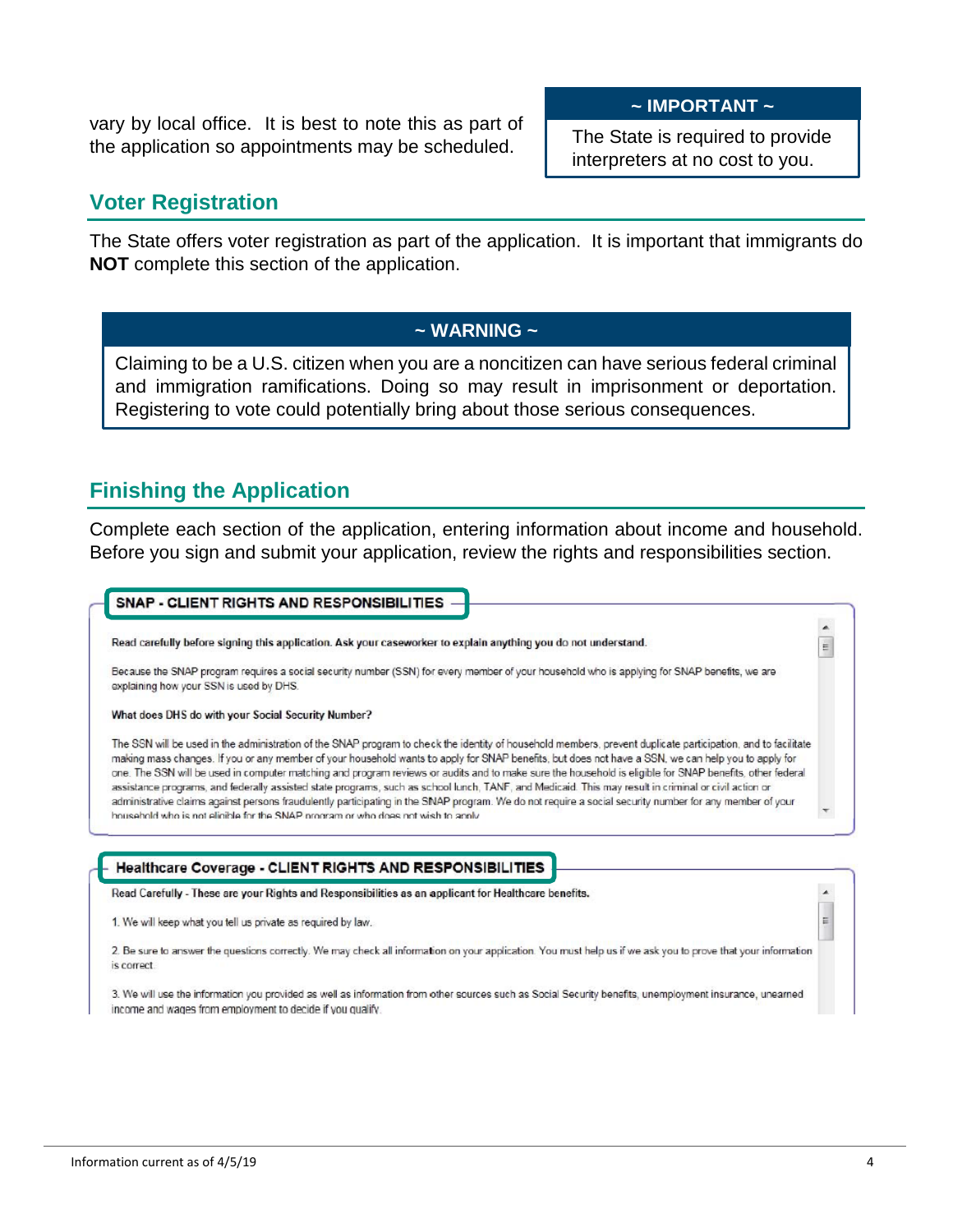## **Identity Proofing**

When applying for benefits, the ABE system will launch an electronic ID proofing process to verify your identity. You will be asked questions only you would know the answer to, such as past addresses, family member names, etc.

The ID proofing process uses a person's credit history. You may not be able to complete the electronic ID proofing process if you do not have a credit history or if you are unable to answer to the questions.

People who may not have enough credit history to complete the electronic ID proofing include:

- Immigrants who have recently relocated to the United States
- Children under age 18
- Persons who do not have bank accounts

It is strongly recommended that you try the electronic ID proofing first. If successful, you will be able to continue and link to your case. If you are not successful, you will receive a reference number and a message to call the Experian Help Desk to verify your identity over the phone.

ID proofing must be completed successfully in order for you to use '*Manage My Case'*.

### **~ IMPORTANT ~**

You may still submit an online application even if you cannot complete the ID proofing process online or over the phone. Click "Verify Identity Later" to proceed with the application.

As of January 2019, you can request State Identity Proofing by going to <http://www.dhs.state.il.us/page.aspx?item=76721> and clicking on the State Identity Proofing

┺

**UPALLO** Illinois Department of

Request Form (English or Spanish).

You must have an ABE User Account before returning this form to the state. Every section of the form must be completed or it will not be processed.

| <b>ILAM D</b> Human Services<br>Grace B. Hou, Secretary Designate                                                                                                                                                                                                                                                                                                                                                                                                                               |  |
|-------------------------------------------------------------------------------------------------------------------------------------------------------------------------------------------------------------------------------------------------------------------------------------------------------------------------------------------------------------------------------------------------------------------------------------------------------------------------------------------------|--|
| DHS > for Providers > Provider Information by D, ision > Family & Community Services Provider Information > IES for Partners Outside FCRCs/AKU ><br>ABE Portals - Apply for Benefits, Manage My Case (MMC), Appeals and the Partner Por                                                                                                                                                                                                                                                         |  |
| Illinois' Application for Benefits Eligibility (ABE) has a ree portals to support customers with their benefits:<br>1. Apply for Benefits:<br>2. Manage My Case (MMC); and<br>3. Appeals.                                                                                                                                                                                                                                                                                                       |  |
| It also has a Partner Portal for MPE providers and All Kids Appleation Agents to allow agencies assisting customers to submit applications and information more ea<br><b>Apply for Benefits Portal (ABE.Illinois.gov</b><br>· To apply for healthcare, food and cash assistance benefits, click the blue "Apply for Benefits" button. You will need to set up an account, log in and fill out the o<br>Supporting documents can also be uploaded after the application is signed and submitted. |  |
| Manage My Case (MMC) Portal - Information Available for customers and their designee only:<br>. Quick Guide to Setting up MMC (English) (pdf)<br>. Ouick Guide to Setting up MMC (Spanish) (pdf)<br>• MMC gives customers the ability to update information such as address is, view upcoming appointments, view notices and verification requests, renew benefits,<br>additional benefits, all online.<br>Requesting Manual State Identity Proofing to Act is Manage My Case                   |  |
| 1. To request State Identity Proofing, fill out, sign, and return the State Identity Proofing Request Form (pdf), IL444-3610 S FORMULARIO DE SOLICI<br>IDENTIDAD DEL ESTADO (pdf), and proof documents (listed on page 3 of the form).                                                                                                                                                                                                                                                          |  |
| already on file with the State.<br>3. Proof documents - you will need a copy of one (1) document from Column A or two (2) documents from Column B from the list of Acceptable Identity Proofi<br>4. Return the completed form and proof documents to:<br><b>Illinois Department of Healthcare and Family Services</b><br><b>Attn.: ID Proofing Unit</b><br>P.O. Box 19122<br>Springfield, IL 62794-9122                                                                                         |  |